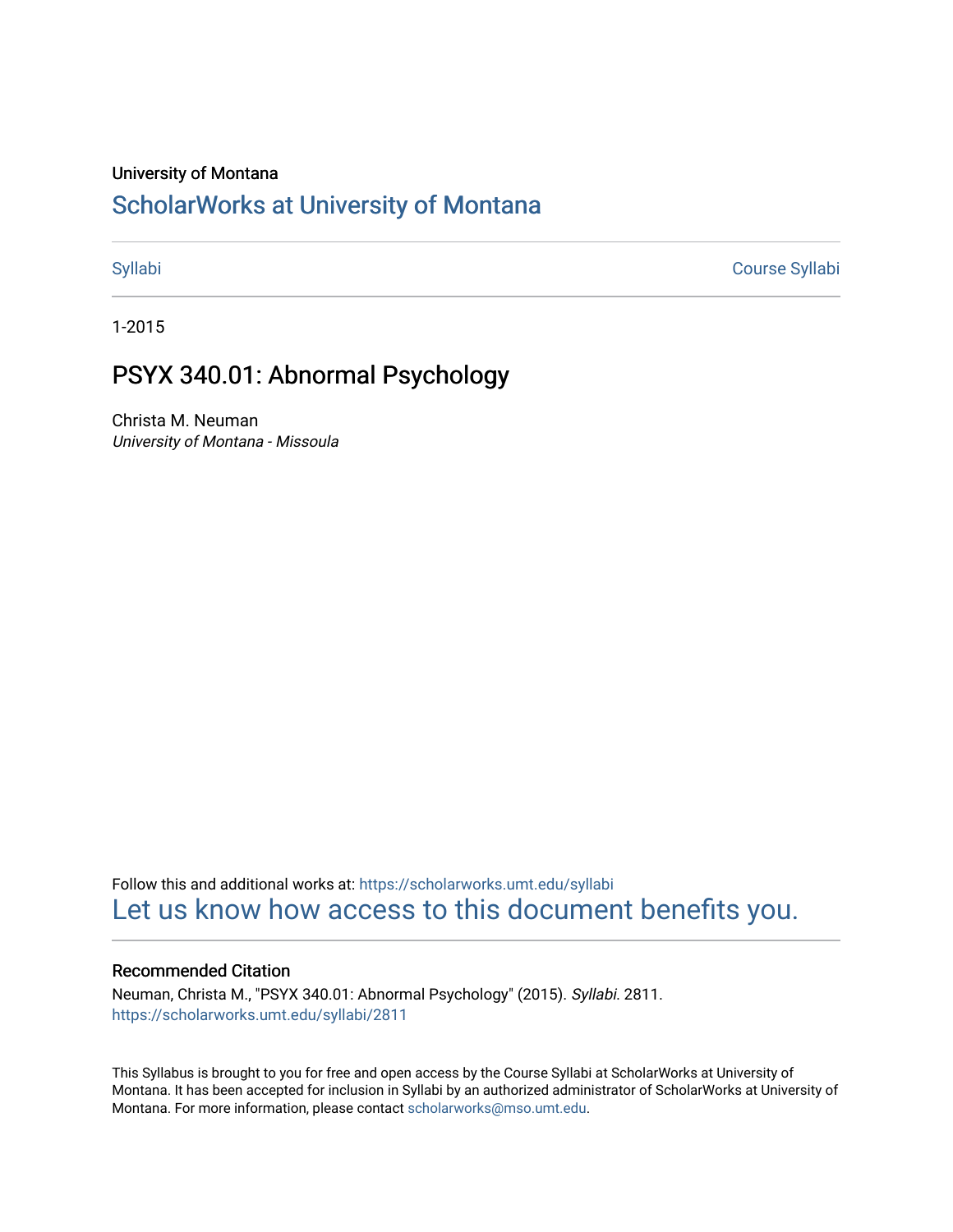# **Psyx 340: Abnormal Psychology**

# **Spring 2015**

# **Course Information**

Time: Monday, Wednesday, Friday 10:10 – 11:00am Location: Social Sciences 334

# **Instructor Information**

Instructor: Anahata Neuman, BA Phone: 831-334-2653 Email: [anahata.neuman@umontana.edu](mailto:anahata.neuman@umontana.edu) Office: Skaggs 368 Office hours: Friday  $11:00 - 1:00$  pm, and by appointment

# **Required Text, Viewing Material**

Ronald J. Comer (2014), Abnormal Psychology, 8th Edition, ISBN-13: 978-1-4641-3719-8, Worth Publishers.

The text is available at The Bookstore at the University of Montana. There will be copies of the text on reserve in the Mansfield Library.

Documentary films for the class are available through links on the Moodle website. Some films can be rented on Netflix and/or viewed online.

Lecture outlines, handouts, assignments, readings, and other materials are available on Moodle. Study guides and materials will also be available on the Moodle web site.

# **Course Overview**

"...whatever ... psychiatric problems are, they have this in common with 'real' diseases - they are associated with pain, suffering, disability, and death." - Psychiatric Diagnosis, Goodwin & Guze (1979)

This course is an introduction to human psychopathology. The course surveys fundamental issues and problems of people with behavioral, emotional and cognitive disorders. The major classes of mental disorders are reviewed, focusing on the development of serious mental disorders. The course material is interdisciplinary: it examines biological, medical, psychological, social, cultural, and political aspects of mental illness. Students are taught ways to formulate and analyze psychopathology, with the purpose of helping them develop an introductory yet integrated understanding of mental disorder and intervention. PSYX 100 is a prerequisite.

# **Course Objectives**

It is hoped that each student will:

- Gain a critical awareness of important theories about the etiology of human psychopathology
- Learn all the major categories of mental disorders
- Learn basic elements of psychiatric diagnosis
- Understand strengths and weaknesses of diagnostic classification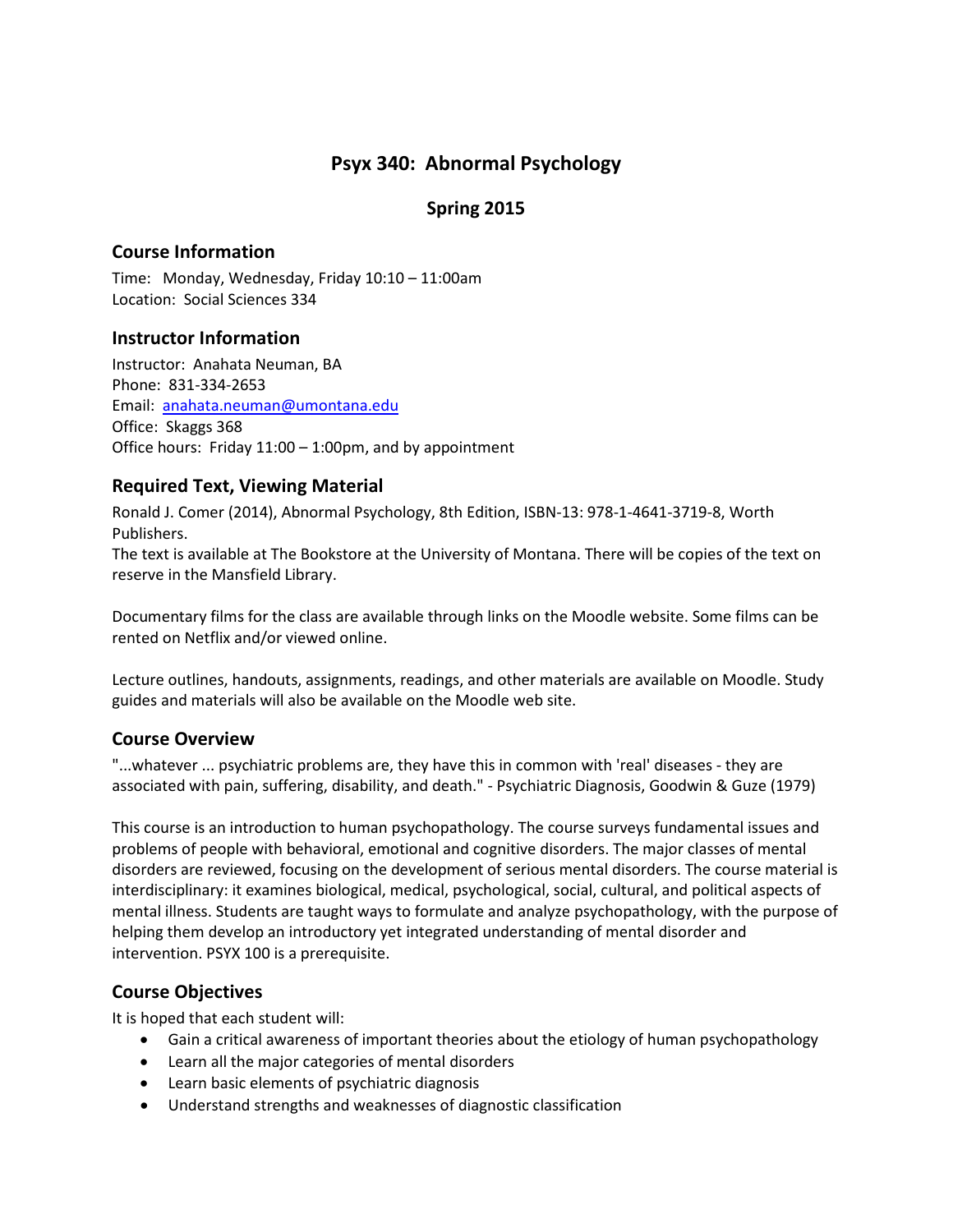- Learn basic principles and processes in the development of psychopathology
- Gain a critical awareness of current social issues affecting people with mental illness

# **Course Requirements**

There is much work to be done in this class, because there is much to learn about human psychopathology. The class requires much memorization, factual review, and analysis of ideas. Students are expected to attend lectures, read the text, read and review case studies (and write essays on them), view instructional films (and write essays on them), complete quizzes/exams. **Collaborative and cooperative learning is expected.** Students are strongly encouraged to form study groups.

Evaluations of student progress will be based on the following required activities:

| Two Short reading responses* 10 Points each, for a total of             | 20 points  |
|-------------------------------------------------------------------------|------------|
| Three in class response quizzes* 10 points each, for a total of         | 30 points  |
| Two diagnostic quizzes* 50 points each, for a total of                  | 100 points |
| Three film essays** 25 points each, for a total of                      | 75 points  |
| One case study*** 25 points each, for a total of                        | 25 points  |
| Three exams* (two essays per exam)50 points each, a total of 150 points |            |
| Total possible points: 400 points                                       |            |

\***Quiz procedures** will be explained in class

#### **\*\*Film Essays**

The primary purpose of each short film essay is to confirm that you watched the film, and that you did some thoughtful analysis of the film. Each essay should be roughly 700 words (800 words maximum). Write efficiently: each film essay is to contain a film summary (stating an event at the beginning, middle, and end), a summary of a relevant research article, and a critical analysis.

Films are listed on the last page of the syllabus.

#### **\*\*\*Case Study**

Review one of the case studies that are on the class Moodle web site under "Case Study." The case study is to be a short essay (500 - 800 words) with seven elements in the following order:

- 1. Provide a description of the important symptoms of the person in the case study
- 2. Provide a diagnosis for the person
- 3. Provide a justification of why you think this is the right diagnosis
- 4. Include a short description of the diagnosis itself (the array of symptoms and typical difficulties)
- 5. Followed by a discussion of at least three of the important psychosocial difficulties the person is experiencing
- 6. Include a statement (with some justification) of what you feel are the important needs for treatment and intervention for this person
- 7. Include a recent article on the disorder (from a peer-reviewed social sciences, medical or APA journal) is to be summarized and related to the case study

#### **Writing style**

Case studies and film essays are to be written in APA writing style, without a title page (just put a title with your name on the top of the first page) and without an abstract. APA-style citations and references are required, listed at the end of the essay (not a separate page). The header on each page needs to have page numbers, a shortened essay title, and student last name.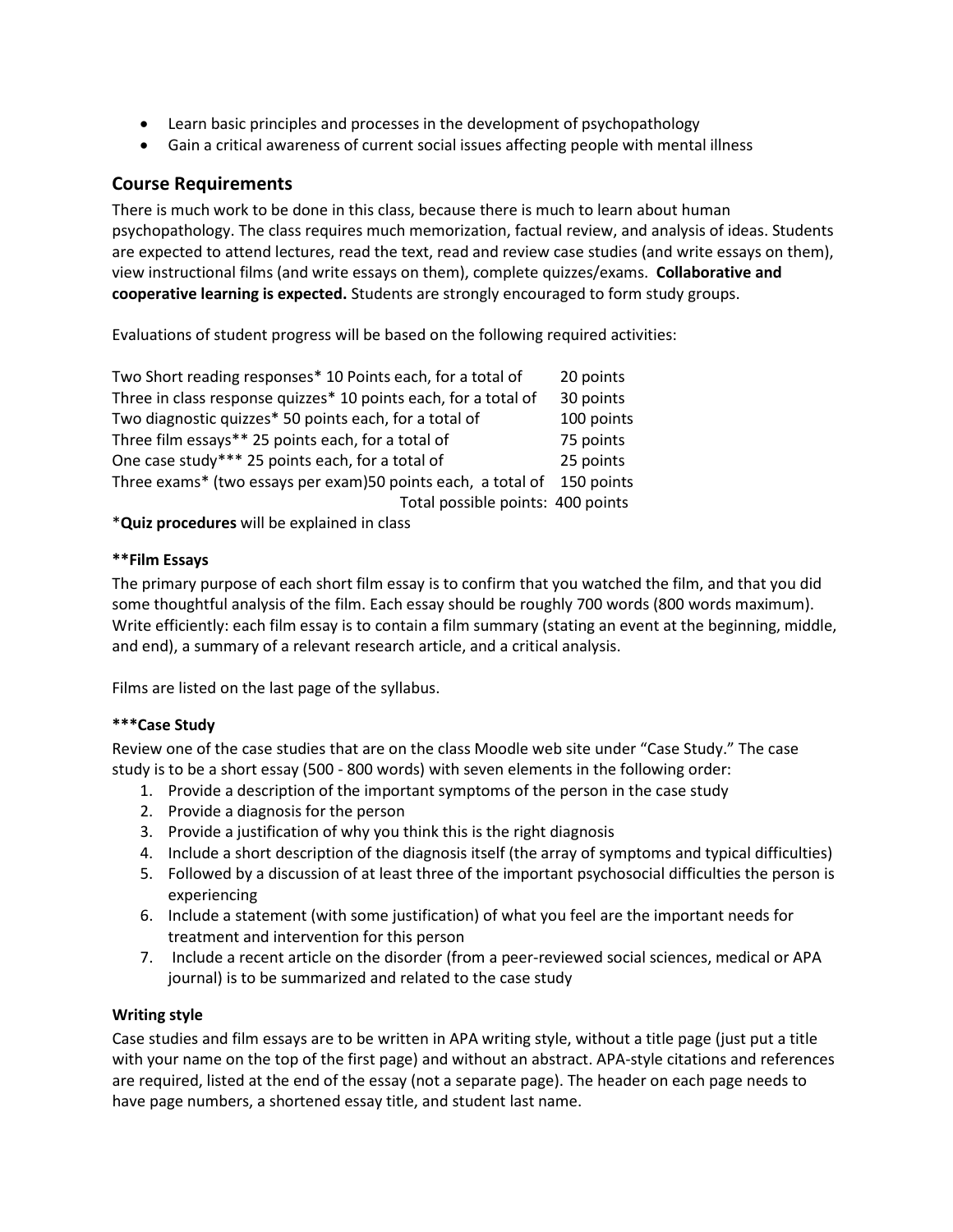Submissions on Moodle: Film and case studies must be submitted in .pdf, .doc, .docx or Pages format (no odt files, please) on Moodle, with file names to be described in each assignment.

#### **Extra Credit**

Extra credit can be earned by completing an extra case study or film essay (which can be turned in at any time but no later than Friday of week 14), and in class attendance points. There is a limit to extra credit: no more than 30 extra credit points will be awarded.

# **Grading and Evaluation**

All grading is criterion-based, which means that students are evaluated on objective criteria rather than on a curve; this means there is no need for competition and all students have the opportunity to get an A. The grading scale for this course is based on a 10-point system using plus/minus grades (94-100% is an A, 90-93% is an A-, 87-89% is a B+, etc.).

Opportunities will be given to make up low scores by retaking and resubmitting assignments and quizzes.

There will also be opportunities for extra credit points. Helpful class participation can be a tiebreaker in grading.

# **Course Guidelines and Policies**

#### **Academic Misconduct**

You are expected to adhere to the University's [Student Conduct Code](http://www.umt.edu/vpsa/policies/student_conduct.php) with regard to academic integrity. Academic misconduct in this course will result in an academic penalty commensurate with the offense as well as possible disciplinary action by the University.

#### **Incompletes**

Departmental and university policies regarding incompletes do not allow changing "incomplete" grades after one year has passed since the "I" was granted.

#### **Pass/NoPass**

For students taking this course P/NP, a P is a grade of A, B, or C. A NP is a grade of C-, D, or F.

#### **Veterans**

You are welcome and honored here. If you need any assistance, please talk to Anahata.

#### **Disability Modifications**

The University of Montana assures equal access to instruction through collaboration between students with disabilities, instructors, an[d Disability Services for Students.](http://www.umt.edu/dss/) If you think you may have a disability adversely affecting your academic performance, and you have not already registered with Disability Services, please contact Disability Services in Lommasson Center 154 or call 406.243.2243. I will work with you and Disability Services to provide an appropriate modification.

#### **This class is an academic honor zone**

This class is a community of learners. You are asked to honor, respect, and facilitate the learning of all students. You should come to class prepared with the assigned readings completed. Please help class routines and procedures run smoothly. It is expected that you will engage in activities that help others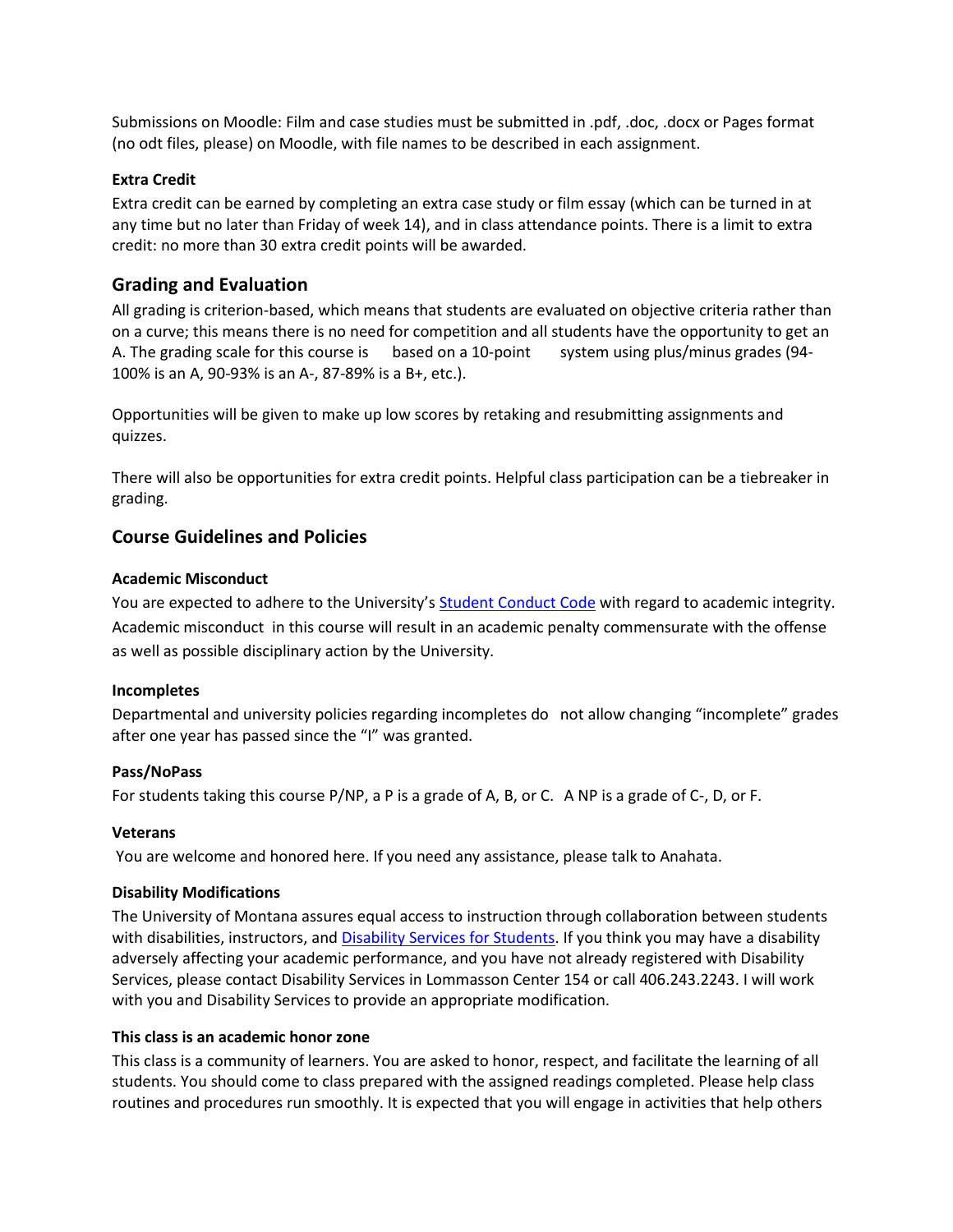learn. This includes using constructive discussion and inquiry, sharing learning materials, assisting in research, cooperating and collaborating with others.

You are expected to do nothing to harm the educational experience of other students in the class. This expectation applies to appropriate behavior during class: arriving on time for class, avoiding unnecessary disruptions, etc. You should facilitate instruction, help other students voice their knowledge, help in the expression of ideas, and avoid the use of irrelevant or tangential questions. Do not come to class to sleep (you will be awakened and asked to leave). Do not come to class to text, email, or to listen to your iPod or MP3 player. If you will be taking notes using your laptop, please only use the laptop for class notes and activities; we will periodically check the content of your screens. Collaborative and group learning is encouraged in this course. However, all work submitted in this course must be your own and produced exclusively for this course. Anahata assumes all students are familiar with the University of Montana'[s policy on academic honesty and integrity](http://libguides.lib.umt.edu/plagiarism). This is a policy the class will strictly adhere to. Cheating on exams will result in failure and dismissal from the class. As in all University of Montana classes, plagiarism is prohibited. The ideas and writings of others are shared contributions to our knowledge; the use of others' work (ideas, quotations, paraphrases) must be properly cited and documented. If you have any questions about academic honesty issues as they pertain to this course, you should consult with Anahata before completing any course requirements.

Save and back up your work in this class! As with all University of Montana courses, you are responsible for archiving your papers, exams, and other materials in this course. It is expected that you will copy or back up all work. If material is misplaced, you must be able to reproduce it if requested. Disk crashes and/or lost materials do not excuse you from producing required work.

# **Tentative Course Schedule**

#### **Week 1: January 26 - 30**

Course introduction • Introduction to the mental disorders Multidisciplinary and developmental perspectives • Reading: Chapters 1, and LaFrance Article

> **Friday January 30, Online Response Due For La France Article**

# **Week 2: February 2 – 6**

The prevalence of mental disorder • History • Theoretical Frameworks Reading: Chapter 2 and 3

#### **Friday February 6, Film Essay #1 Due**

(submit on Moodle)

(Recommended films: New Asylums, Stress, The Strangest Village in Britain)

#### **Week 3: February 9 - 13**

Symptoms and clinical assessment • Diagnosis, the DSM, and the ICD • Psychotherapy Psychopharmacology • Psychosocial and community assistance Reading: Chapter 4, Kelsey's Fight

> **Friday February 13, Online Response Due For Kelsey's Fight Article**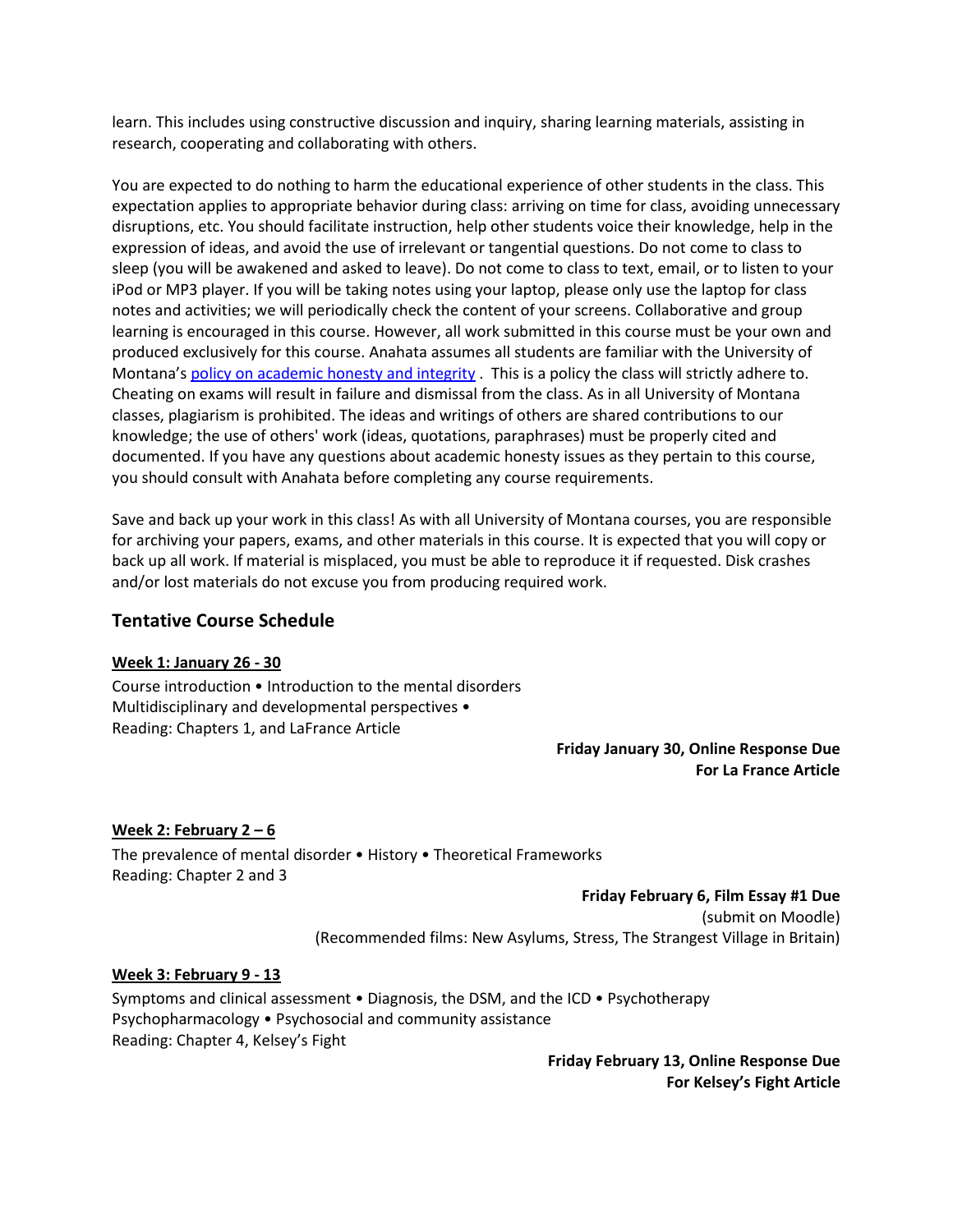#### **Week 4: February 16 - 20**

NO SCHOOL Monday 16th Stress and trauma • Dissociation • Disorders of memory and identity Reading: Chapters 6 & 7 (note these are out of the usual order!)

**Friday February 20, EXAM 1**

#### **Week 5: February 23 - 27**

Finish up Dissociative Disorders • Anxiety and its disorders Reading: Chapter 5, Panic Case

**Friday February 27, Diagnostic Quiz #1 Due**

### **Week 6: March 2 - 6**

Obsessions and compulsions OCD Case Reading: Catch up week.

**Friday March 6, Film Essay #2 Due**

#### **Week 7: March 9 - 13**

Problems of mood and affect • Mood dysregulation • Bipolar disorder and Depression Reading: Chapters 8 & 9 (over week 7 and 8) and **Bipolar Case, Depression Case**

#### **Week 8: March 16- 20**

Bipolar and Depression and Treatments • Preoccupations Suicide and suicidology Reading: Chapter 10, and **Borderline Case** (look for suicidality)

#### **Week 9: March 23 - 27**

Somatoform disorders • Eating disorders Reading: Chapter 11

**Friday March 27, Exam 2** 

#### **Week 10: March 30 – April 3**

SPRING BREAK NO CLASS

#### **Week 11 April 6-10**

Substance use and addiction • Sexual disorders • Introduction to psychosis Reading: Chapters 12, and **Erectile Dysfunction Case**

**Friday April 10, Film Essay #3 Due**

#### **Week 12 April 13-17**

Continuation of Sexual disorders and gender Reading: Chapters 13

**Friday April, 17, Case Study Due**

#### **Week 13 April 20-24**

Schizophrenia and the delusional disorders • The plight of people with serious mental illness Hospitalization and deinstitutionalization Reading: Chapter 14, 15 and **Schizophrenia Case**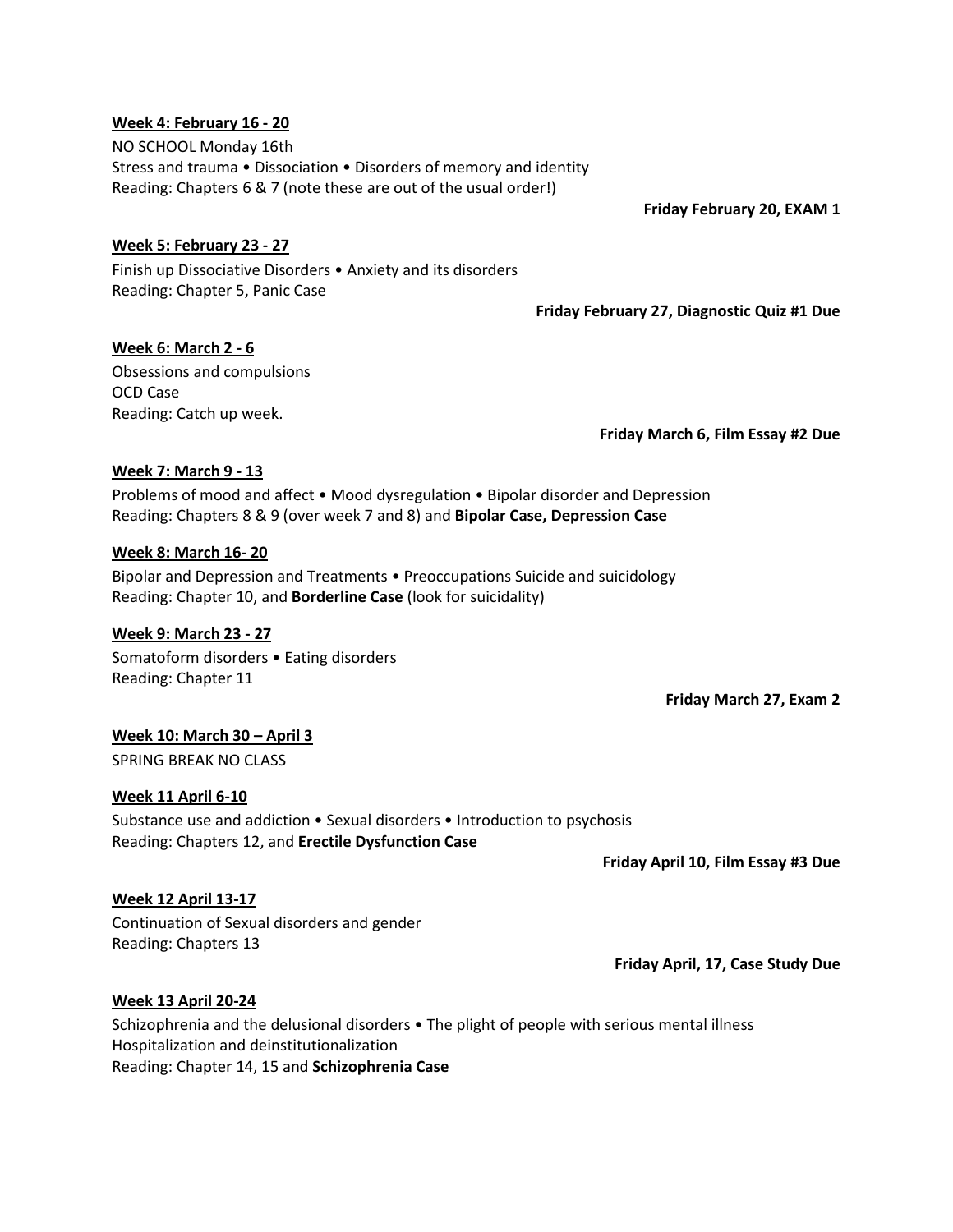#### **Week 14 April 27- May 1**

Personality disorders • The dementias • Disorders of aging Reading: Chapters 16 & 18

**Friday May 1, Diagnostic Quiz #2 Due**

#### **Week 15 May 4**

Professional Issues and Final Exam Review

#### **Final EXAM Wednesday May 13, 10:10-12:10**

Friday May 1: last day to turn in case study and film essay rewrites\* Friday May 1st: last day to turn in an extra credit 25 point film essay or case study\* \*(note that these can be turned in at any prior time during the quarter)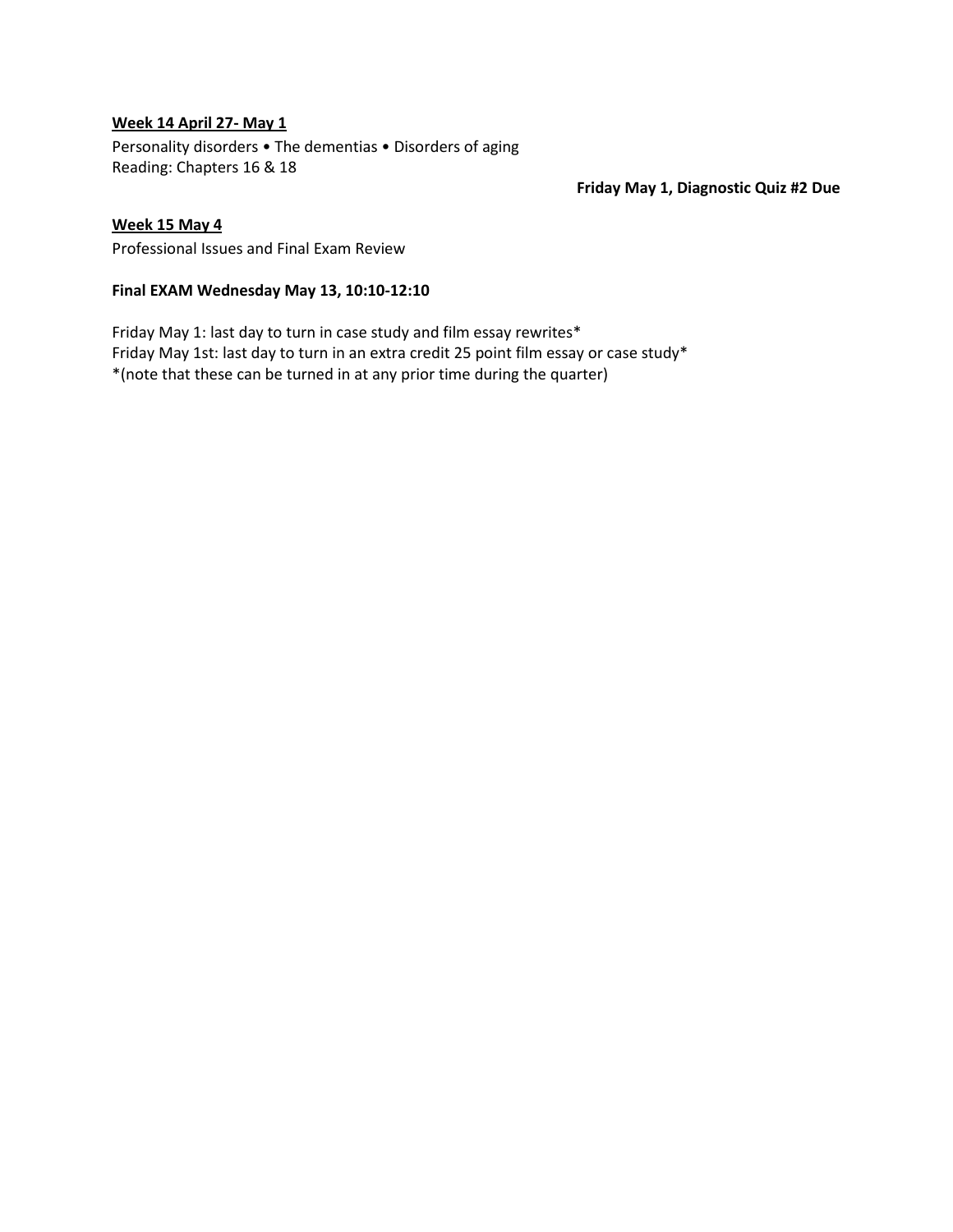# **Film List**

We have a great set of films for PSYCX 340 this semester. Some of the films can be rented from Netflix and/or watched online on PBS or HBO.

#### **Essay questions for the films:**

The primary purpose of each short film essay is to confirm that you watched the film, and that you did some thoughtful analysis of the film. Each essay should be roughly 700 words (800 words maximum). Write efficiently: each film essay is to contain a film summary (stating an event at the beginning, middle, and end), a summary of a relevant research article, and a critical analysis.

#### **[Addiction](http://www.hbo.com/addiction/thefilm/)**

PLEASE NOTE: This is the HBO Film Series on Addiction. There are many other films with the title "Addiction" that are not acceptable for this assignment): online view the "Centerpiece Documentary" on HBO. Summarize the important film segments. What is Donna's rationale for having a warrant put out for her daughter's arrest? Describe two central aspects of adolescent addiction. Describe two treatable aspects of relapse – why can't "they just stop"? Summarize a recent peer-reviewed article from a substance abuse journal and relate it to a problem presented in the film.

### **[The Bridge](https://www.youtube.com/watch?v=7JO_mrJBI98)**

Available on [YouTube.](https://www.youtube.com/) Summarize the film, give three insights it suggests about suicide, and additional thoughts. Summarize a recent article on suicide from an APA journal and relate it to a problem presented in the film.

#### **[Depression: Out of the Shadows](http://www.pbs.org/wgbh/takeonestep/depression/)**

Available on PBS. Summarize the film. Describe three scientific findings, the commentary of the Fortune 100 CEO, and two personal experiences of depression in the video. Summarize a recent article on depression from an APA journal and relate the article to topics presented in the film.

#### **The Devil and Daniel Johnston**

Possibly available on Netflix. Summarize the film. What are the film's directors and editors trying to portray about Daniel? What do Daniel's activities and symptoms suggest by way of diagnosis? Discuss how Daniel is resilient. Summarize a recent article on the development of serious mental illness from a peer-reviewed journal and relate the article to issues presented in the film.

#### **[Dying to be Thin](http://www.pbs.org/wgbh/nova/body/dying-to-be-thin.html)**

Available on reserve and on PBS. Describe the lifestyles of three women in the film and their ultimate outcome. Discuss the thoughts of one of the protagonists, the thoughts struggling with eating. Comment on two or more outcomes for these women. Summarize a recent article on eating disorders from a peerreviewed journal and relate the article to issues presented in the film.

#### **I'm Still Here**

(PLEASE NOTE THIS IS NOT I'm Still Here: The Lost Year of Joaquin Phoenix)(can be viewed on YouTube in Parts): Summarize the film(stating an event at the beginning, middle, and end), and the social crisis of at least one of the interviewees, and the street resource work for the homeless mentally ill. Summarize a recent article on serious mental illness from a peer-reviewed journal and relate the article to an issue presented in the film.